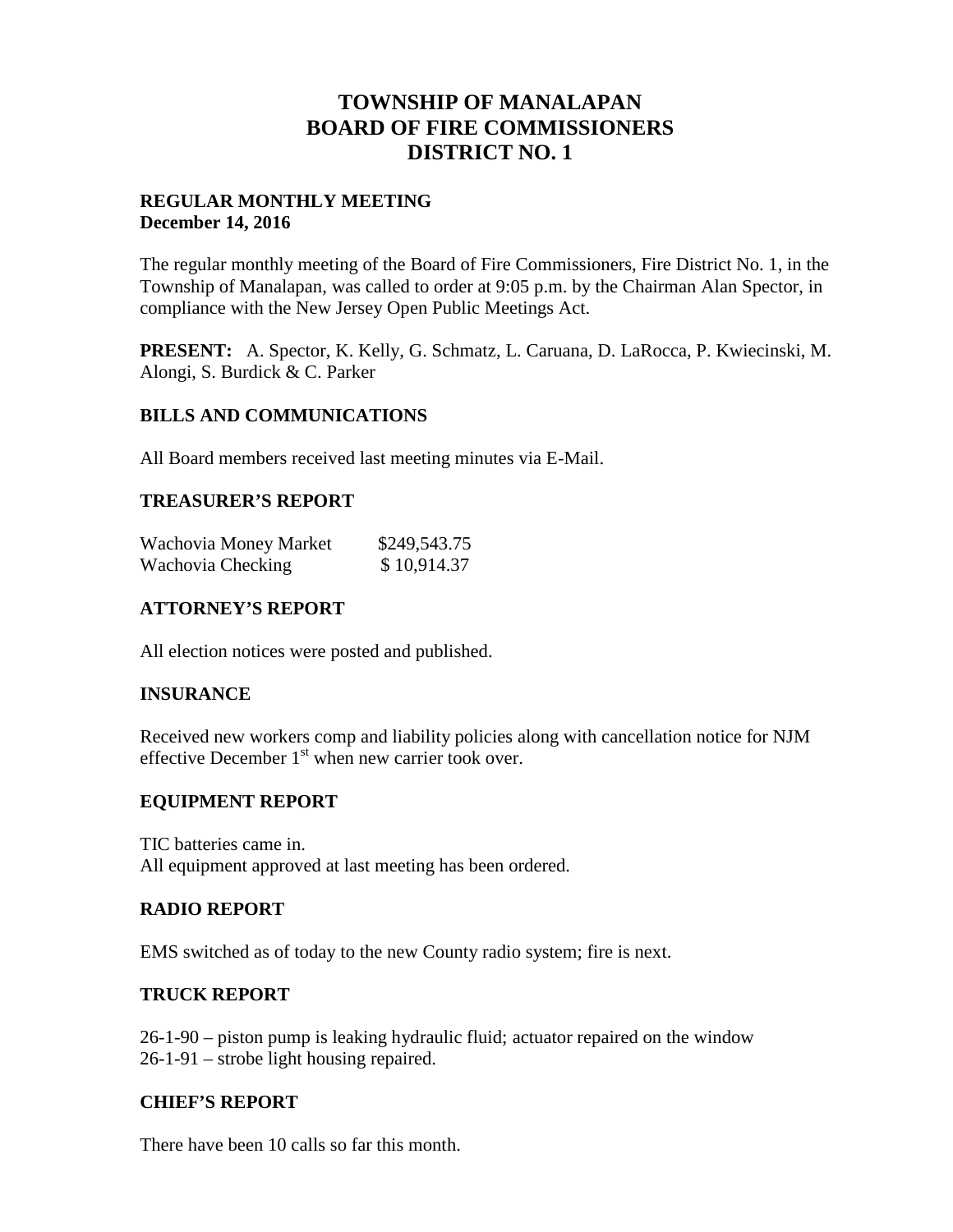# **ASSOCIATION REPORT**

No report.

# **TRUSTEES' REPORT**

No report.

# **OLD BUSINESS**

See attached.

#### **NEW BUSINESS**

Commissioner LaRocca made a motion to pay all vouchers; this was seconded by Commissioner Schmatz. All voted aye.

Commissioner Kelly made a motion to introduce and approve the amended budget; this was seconded by Commissioner Schmatz. All voted aye.

Commissioner Kelly made a motion to adopt the temporary budget for 2017; this was seconded by Commissioner Spector. All voted aye.

Meeting opened to the public at 9:16 P.M.

A motion was made by Commissioner Spector to adjourn; it was seconded by Commissioner Kelly and all voted aye.

Meeting adjourned at 9:18 P.M.

Respectfully submitted, Kenneth Kelly, Clerk